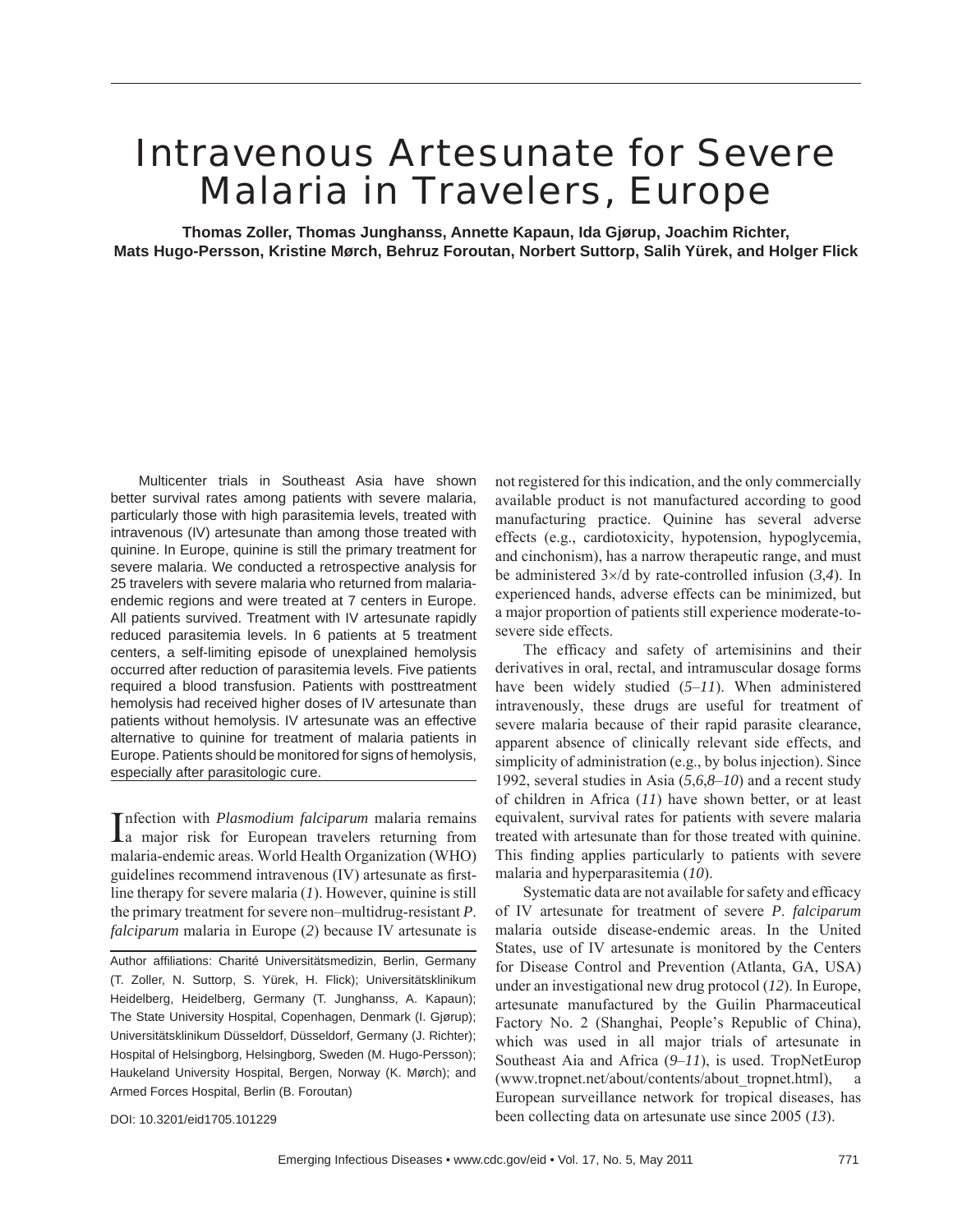# **SYNOPSIS**

Severe malaria is rare outside disease-endemic regions. Thus, the limited numbers of patients in industrialized countries makes it difficult to conduct trials with sufficient statistical power to reproduce the survival benefit for IV artesunate observed in Southeast Asia (*10*). Nonetheless, these patients may benefit from the lower cardiotoxicity of artesunate than that of quinine and, because of more rapid parasite clearance, from reduction of time spent in intensive care units, in-hospital treatment, decreased use of exchange transfusion, and secondary complications. This finding is relevant for increased numbers of older persons who travel abroad to malaria-endemic areas, despite relevant cardiac or other medical conditions associated with a several-fold increased risk for complications and death caused by severe malaria (*14*). We report data for 25 patients with severe malaria who were treated with IV artesunate in 7 treatment centers in areas to which malaria was not endemic.

# **Study Characteristics**

During January 2006–June 2010, we conducted a retrospective analysis of 25 patients from 7 treatment centers in Europe who were admitted to a hospital for *P. falciparum* malaria, which was classified as severe according to WHO criteria (*15*,*16*), and who received IV artesunate as the main antiparasitic therapy. The hyperparasitemia level for patients in a region to which malaria was not endemic was  $\geq$ 5% (15). Patients treated at 7 centers, 4 in Germany (2 in Berlin, 1 in Heidelberg, and 1 in Düsseldorf), and 1 each in Denmark (Copenhagen), Sweden (Helsingborg), and Norway (Bergen), participated in the study. The Berlin (Charité University Medical Center), Heidelberg, Düsseldorf, Bergen, and Copenhagen centers are tertiary care academic teaching hospitals; the center in Helsingborg and the Armed Forces Hospital in Berlin are secondary care regional referral hospitals. The second Berlin center and the Bergen center provided data only for patients with posttreatment hemolysis; other centers provided data for all patients treated with IV artesunate. Anonymous treatment data were reported on case-reporting forms for severe malaria (TropNetEurop). The study was reviewed and approved by the ethics committee of the Charité Hospital in Berlin. Artesunate was obtained from the Guilin Pharmaceutical Factory No. 2 and stored at room temperature in all centers, according to the manufacturer's instructions.

## **Posttreatment Hemolysis**

Serum and plasma of 3 patients with unusual posttreatment hemolysis in Berlin and Heidelberg (patients 6, 7, and 9) were tested for drug-induced autoantibodies, which react in the absence of the drug or its metabolites with erythrocytes, and for drug-dependent antibodies, which react only in the presence of the drug or its metabolites.

Serum or plasma samples were available for testing from the time of artesunate treatment (patient 7), from the period of posttreatment hemolysis (patients 6, 7, and 9), or from the convalescent phase (7 and 16 months; patients 6 and 9).

Serologic testing was conducted by using standard gel card techniques (DiaMed, Cressier sur Morat, Switzerland). Artesunate was diluted in 0.9% NaCl at a concentration of 1.0 mg/mL. Ex vivo antigens (urine) were obtained from 2 patients receiving IV artesunate to detect reactivity to artesunate metabolites. Serum samples were tested for reactivity with artesunate solution or urine metabolites by using the indirect antiglobulin test and a drug-dependent–antibody test with the gel card technique (*17*–*19*). Cumulative doses and treatment duration (days) were compared between adult patients with and without signs of posttreatment hemolysis by using the Mann-Whitney U test.

# **Patient Characteristics**

One child and 24 adults (mean  $\pm$  SD age 44.1  $\pm$  16.1 years; 14 male and 11 female patients) treated with IV artesunate for severe malaria during January 2006–June 2010 were included in the study (online Appendix Table, www.cdc.gov/EID/content/17/5/771-appT.htm). Eighteen patients were travelers from Europe to malaria-endemic areas, and 7 patients were immigrants who returned from malaria-endemic countries after having visited friends and relatives. With the exception of patient 13, who was a short-term visitor to Germany from Chad, all other patients who visited friends and relatives had permanently left their home countries for  $>5$  years before becoming infected.

Hyperparasitemia (range 5%–51% parasitized erythrocytes) in 20 (80%) patients and cerebral malaria in 8 (32%) patients were the most common severe malariadefining criteria observed. Seven patients (28%) had renal failure, and 2 (8%) required hemodialysis. Respiratory failure caused by severe shock developed in 1 patient; this patient required therapy with vasopressors and mechanical ventilation for 6 days. Repeated chest radiographs did not show pulmonary edema or pneumonia. Shock developed in 4 patients (patients 3, 4, 13, and 25); these patients required vasopressor therapy.

## **Antimalarial Therapy**

Details on dosage, treatment duration, and concomitant therapy are shown in the online Appendix Table. All but 3 patients received IV artesunate as first-line therapy. Therapy for patient 1 was changed to IV artesunate after complications (bradycardia) caused by the first dose of quinine. Therapy for patients 10 and 13 was 1 dose of artemether/lumefantrin or IV quinine, respectively, before transfer to a treatment center to avoid a delay in treatment initiation.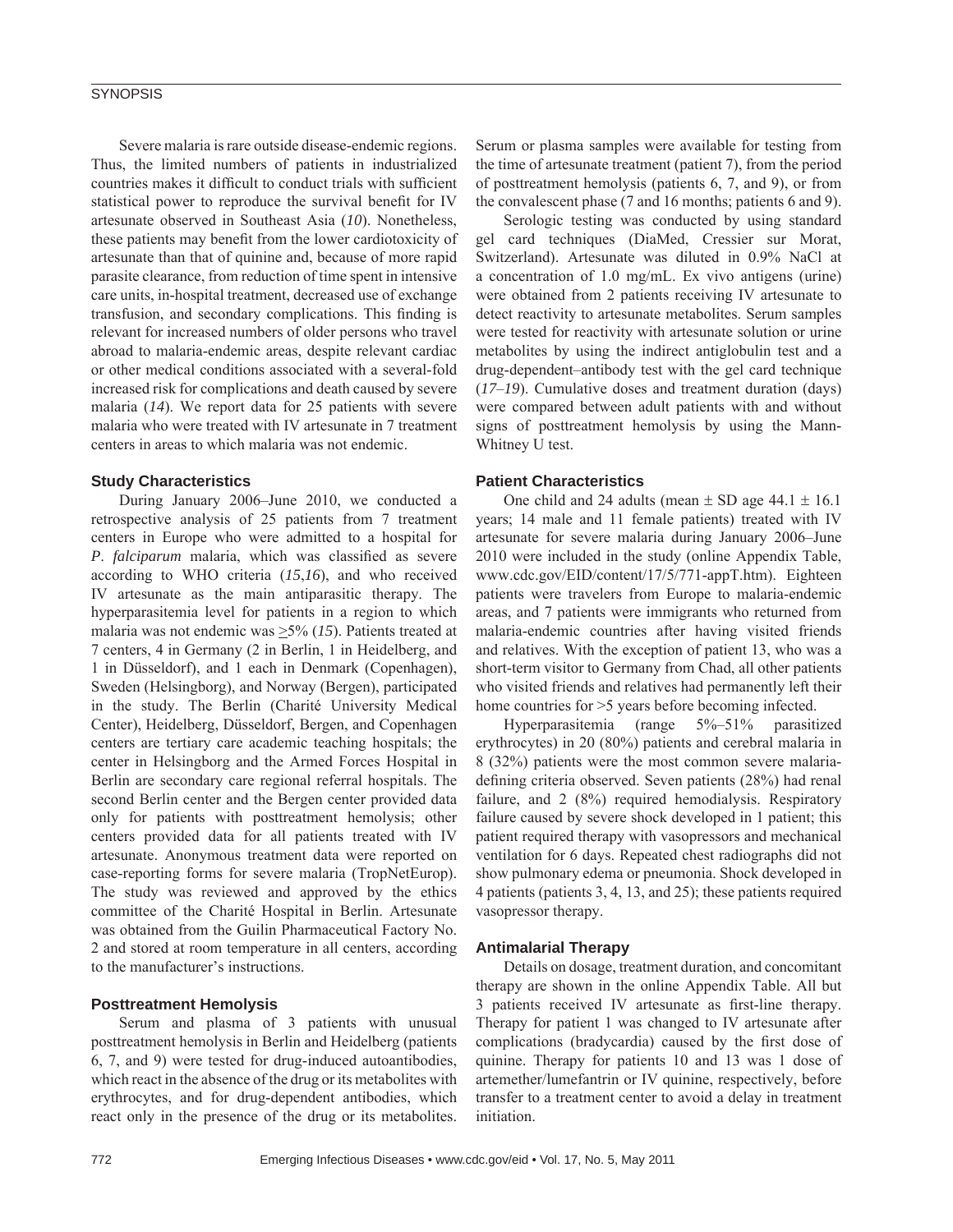Patients 3–8, 15, 16, 18, and 19 received the dosing regimen for artesunate initially recommended by WHO (*16*): after an initial dose of 2.4 mg/kg, therapy was continued with 1.2 mg/kg every 12 hours and then 1.2 mg/kg every 24 hours. Patients 9–13 and 19–25 received artesunate, 2.4 mg/kg/dose. Therapy for all but 6 patients was changed to oral artemether/lumefantrine or atovaquone/proguanil after rapid clinical improvement and ability to swallow on days 3–4 of treatment. Different batches of artesunate were used in the Berlin and Heidelberg treatment centers. Batch information was not available from centers in Helsingborg, Copenhagen, and Bergen and the second center in Berlin. Six patients in whom posttreatment hemolysis occurred were treated for 4 years.

## **Effi cacy**

In all patients with hyperparasitemia, parasite load was reduced ≈1 log<sub>10</sub> after 24–36 hours. All but 1 patient were free of parasites 36 hours–134 hours after the initial dose of artesunate. Parasite clearance was delayed (158 hours) in 1 patient (patient 7). In this patient, infection with HIV was diagnosed (CD4 count 382 cells/ $\mu$ L). Mean  $\pm$  SD parasite clearance time was  $81.2 \pm 35.4$  hours for all patients treated with IV artesunate as first-line drug, who had an initial parasitemia levels  $>1\%$  and for whom data were available (patients 2–12, 14, and 20–24), and 78.9  $\pm$  29.5 hours for patients not infected with HIV.

#### **Tolerability**

IV artesunate was generally well tolerated; there was no evidence of hemodynamic, cardiac, or allergic adverse reactions. Six patients from 5 treatment centers showed unusual hemolytic anemia, which recurred after clearance of parasites and was diagnosed  $14-31$  days after the first dose of IV artesunate (patients 6, 11, and 23) or persisted after the end of treatment until the end of the fourth week after the first dose of IV artesunate (patients  $7, 9$ , and  $25$ ). Laboratory findings and typical patterns of hemolysis are shown in the Table and the Figure.

Patient 6 was treated with artesunate and doxycycline; she had malaria-related hemolysis and an initial hemoglobin level of 11.3 g/dL. This patient was discharged in good clinical condition on day 10 (hemoglobin level 7.7 g/ dL, which had been stable for the past 4 days) and had a decreased lactate dehydrogenase (LDH) level (317 U/L). On day 15, this patient was readmitted because of severe anemia caused by recurring hemolysis (hemoglobin 5.7 g/ dL, LDH 1,437 U/L). Glucose-6-phosphate dehydrogenase (G6PD) deficiency and antibody-mediated hemolysis were excluded as causes (negative result for Coombs test). The reticulocyte count was high (10.2%). After receiving 2 units of packed erythrocytes, the hemoglobin level of this patient remained stable.

Patient 11, who was treated in Helsingborg, received IV artesunate for 7 days. On day 15, laboratory parameters were indicative of secondary hemolysis. The reticulocyte count was within reference limits initially and was near the upper reference value during secondary hemolysis. Patient 23, who was treated in Bergen, had a similar episode of recurring and intense hemolysis after 4 days of treatment with IV artesunate, beginning on day 15, which required readmission to the center and blood transfusion. Results of the Coombs test were repeatedly negative, G6PD deficiency was ruled out, and reticulocytes values were 2.3× the upper reference value.

Other patients showed patterns of persisting hemolysis. Patient 7 was discharged from the hospital in Berlin 14 days after the first dose of IV artesunate (treatment duration 7 days) with a hemoglobin level of 8.2 g/dL, which was stable for 10 days. On day 32, this patient was readmitted to the University Hospital in Heidelberg with a hemoglobin level of 6.1 g/dL and signs of hemolysis (LDH 805 U/L). The patient received 2 units of packed erythrocytes and was discharged 3 days later in good clinical condition. Hemolytic activity decreased over the next 10 days.



Figure. Typical patterns of hemolysis in 2 travelers with severe malaria treated with intravenous artesunate, Europe, January 2006–June 2010. A) Patient 6 with recurring hemolysis. B) Patient 9 with persisting hemolysis. LDH, lactate dehydrogenase. \* indicates blood transfusion. Gaps between symbols indicate periods when samples were not obtained.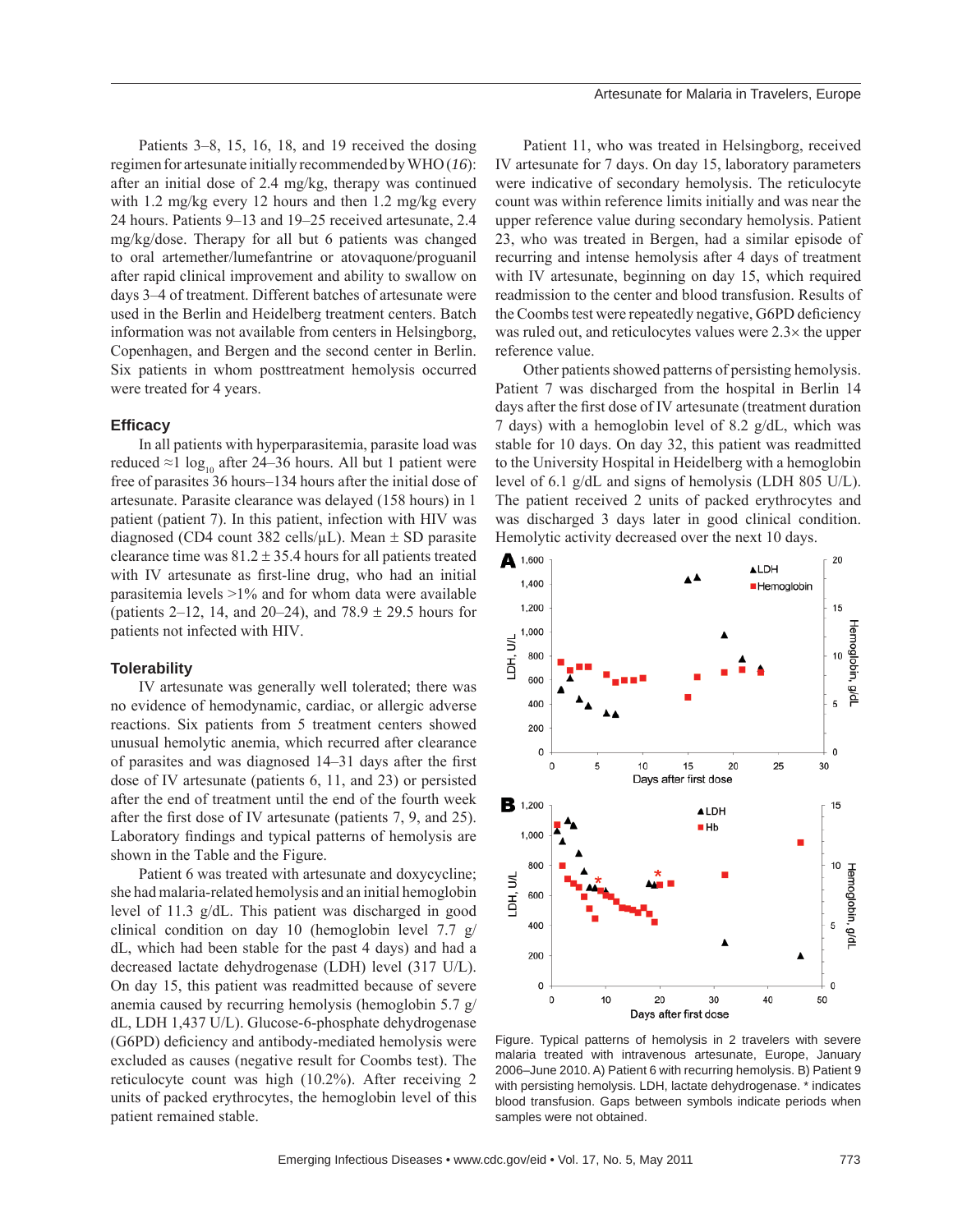# **SYNOPSIS**

| $r1$ and $r2$ , $r3$ , $r4$ , $r5$ , $r6$ , $r7$ , $r8$ , $r9$ , $r9$                                                                              |                    |      |             |             |                |           |                     |                 |                           |       |                                                                                                                      |
|----------------------------------------------------------------------------------------------------------------------------------------------------|--------------------|------|-------------|-------------|----------------|-----------|---------------------|-----------------|---------------------------|-------|----------------------------------------------------------------------------------------------------------------------|
|                                                                                                                                                    | Levels<br>at first |      |             |             |                |           | Levels<br>at end of |                 | Levels at<br>diagnosis of |       |                                                                                                                      |
|                                                                                                                                                    | Initial            |      | examination |             |                | treatment |                     | Day of          | hemolysis                 |       |                                                                                                                      |
| Patient                                                                                                                                            | parasitemia        | Hb,  | LDH,        | Treatment   | Parasite       | Hb,       | LDH,                | diagnosis of    | Hb,                       | LDH,  |                                                                                                                      |
| no.                                                                                                                                                | level, %           | q/dL | U/L         | duration, d | clearance, d   | g/dL      | U/L                 | hemolysis†      | g/dL                      | U/L   | Other test results                                                                                                   |
| 6                                                                                                                                                  | 30                 | 11.3 | 765         | 7           | 4              | 7.7       | 317                 | 15              | 5.7                       | 1,437 | Coombs negative,<br>reticulocytes 10.2%,<br>G6PD deficiency ruled<br>out                                             |
| $\overline{7}$                                                                                                                                     | 20                 | 13.2 | 1,359       | 7           | 7              | 8.2       | <b>NA</b>           | $32+$           | 6.1                       | 805   | None                                                                                                                 |
| 9                                                                                                                                                  | 30                 | 13.4 | 1,033       | 4           | 5              | 7.6       | 650                 | 19 <sub>‡</sub> | 5.3                       | 672   | None                                                                                                                 |
| 11                                                                                                                                                 | 4                  | 13.4 | 904         | 7           | 2              | 9.8       | 311                 | 15              | 7.8                       | 660   | Standard reticulocyte<br>count                                                                                       |
| 23                                                                                                                                                 | 9                  | 15.5 | 490         | 4           | $\overline{2}$ | 11.1      | 571                 | 15              | 5.7                       | 1,489 | Reticulocytes $>2\times$ upper<br>reference value.<br>haptoglobin <0.1g/L,<br>Coombs negative                        |
| 25                                                                                                                                                 | 10                 | 14.2 | 570         | 3           | <b>NA</b>      | 7.8       | 454                 | 16‡             | 5.8                       | 444   | Reticulocytes $3\times$ upper<br>reference value,<br>haptoglobin <0.08 g/L<br>(day 14), G6PD<br>deficiency ruled out |
| *Hb, hemoglobin; LDH, lactate dehydrogenase; G6PD, gluose-6-phosphate dehydrogenase; NA, not available.<br><b>TAfter first dose of artesunate.</b> |                    |      |             |             |                |           |                     |                 |                           |       |                                                                                                                      |

Table. Laboratory test results for 6 patients with posttreatment hemolysis who had been treated with intravenous artesunate for severe malaria, Europe, January 2006–June 2010\*

‡Patients had persistent hemolytic activity after the end of malaria treatment.

Patient 9 was treated in Heidelberg and received IV artesunate for 3 days, followed by oral artemether/ lumefantrine for another 3 days, and was parasite free after 96 hours. Intense and persisting hemolysis resulted in a hemoglobin level of 5.6 g/dL on day 8 (LDH 633 U/L). This patient received 2 units of packed erythrocytes, and hemoglobin level increased to 7.9 g/dL. On day 19, hemoglobin level decreased to 5.3 g/dL because of persistent hemolysis (LDH 672 U/L); he was again given transfusions of packed erythrocytes. Hemolytic activity decreased after day 22, and LDH levels returned to reference values on day 46. Patient 25 showed a similar pattern of persistent hemolysis, which gradually decreased after day 21, after malaria therapy.

In multiple repeat thin blood films used to determine parasitemia levels, no abnormalities in erythrocyte morphology were observed. To identify causes of posttreatment hemolysis, cumulative doses of IV artesunate and treatment durations were compared among all adult patients. Patients with posttreatment hemolysis had received higher doses of IV artesunate than patients without observed hemolysis (mean  $\pm$  SD cumulative dose  $12.8 \pm 3.3$  mg/kg vs.  $7.6 \pm 2.9$  mg/kg; p = 0.006 in all adult patients) and were treated for longer periods (mean  $\pm$  SD  $5.8 \pm 1.6$  days vs.  $3.6 \pm 1.7$  days; p = 0.038).

# **Immunohematologic Tests**

Free indirect antibodies against globulin were not detected in serum or plasma from 3 patients (patients 6, 7, and 9) at the Berlin and Heidelberg treatment centers who had prolonged posttreatment hemolysis. Presence of drug-dependent antibodies in serum or plasma of patients was investigated by using as test substrates an artesunate solution and urine (artesunate metabolites) of patients receiving artesunate therapy; antibodies were not detected.

# **Clinical Outcome**

All patients survived and all complications related to severe malaria resolved at time of hospital discharge for all but 1 patient. Patient 2 had a more severe clinical course (respiratory and renal failure), and required further rehabilitation and physiotherapy because of critical illness (neuropathy) that developed while he received prolonged intensive care and immobilization. Unusual hemolysis in 6 patients resolved spontaneously during weeks 3–6 after the first dose of IV artesunate.

# **Conclusions**

Data from large multicenter trials on use of parenteral artesunate are limited to malaria-endemic regions, particularly Southeast Asia. We report data on use of parenteral artesunate for patients with severe malaria outside malaria-endemic areas, who were treated according to intensive care standards in Europe. In these patients, treatment with IV artesunate was effective and induced rapid parasite clearance. The only other report of a series of patients treated with IV artesunate for severe malaria outside malaria-endemic areas was from Norway; outcomes for 9 patients were good, and adverse reactions related to IV artesunate were not observed (*21*).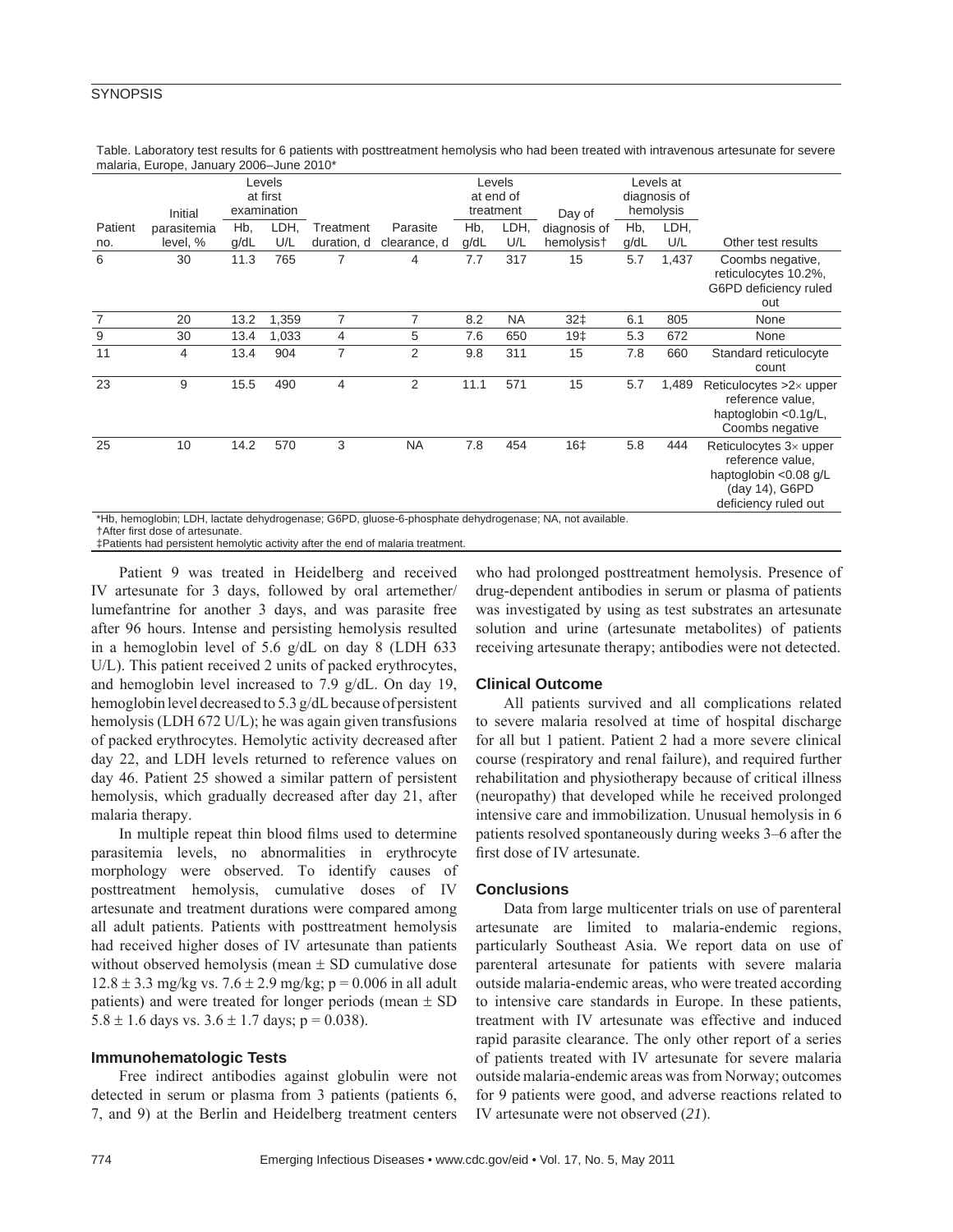Parasitemia levels took longer to clear for participants in our study than those in a study in Thailand (*9*) (mean ± SD  $81.2 \pm 35.4$  hours vs. 62.5 hours, 95% confidence interval 53.4–71.8 hours). In contrast with uncomplicated malaria, parasite clearance times for severe malaria are difficult to compare when different drug regimens (concomitant and sequence therapy) have been used. In addition, all patients in our study were considered nonimmune.

High parasitemia levels in severe malaria are more likely to develop in nonimmune patients; such patients are more likely to receive exchange transfusions. Physicians treating patients in our study decided not to use exchange transfusions because they have unproven benefits. Artesunate has been shown to be particularly effective in reducing mortality rates among patients with parasitemia levels >10% (10). Therefore, patients from Europe may benefit more from treatment with artesunate than with quinine.

Unusual episodes of hemolysis developed in 6 patients in our study. These patients had clinical signs caused by anemia during the third week of treatment with IV artesunate or had persistent signs of hemolytic activity until 6 weeks after the first dose of IV artesunate. In all cases, physicians in different treatment centers were unaware of other cases at that time, and hemolysis was not immediately considered to be induced by IV artesunate. Thus, a follow-up of patient serum samples and pharmacologic analysis of drugs used was not conducted. An additional case of Coombs-negative, posttreatment hemolysis in a European traveler during the third week after receiving IV artesunate/quinine therapy in Tanzania was reported from the Netherlands (R.M. Peerenboom, unpub. data). Despite these observations, it is not appropriate to infer incidence rates from our study regarding the incidence of posttreatment hemolysis in patients treated with IV artesunate because in 2 centers not all patients were available for inclusion. Known and possible causes of hemolytic anemia in association with malaria or antiparasitic therapy include blackwater fever, artemisinininduced reticulocytopenia, direct hemolytic effects of the drug, and drug-induced immune hemolytic anemia.

G6PD deficiency is the basis for primaquine-, quinine-(*22*), and tafenoquine- (*23*) induced hemolytic anemia, but it was not identified in patients tested in our study. Blackwater fever, which causes acute hemolysis and hemoglobinuria in the early course of malaria treatment, was observed in the South East Asian Quinine Artesunate Trial (*10*) for quinine and artesunate (5% vs. 7%). Late onset, prolonged duration, and recurrence are not typical for blackwater fever as the cause of hemolysis in our patients. A temporary depression of reticulocytopoesis 3–7 days after the first dose of artemisinin derivatives has been reported in other studies (*5*,*24*,*25*). This phenomenon was not found for patients in our study for whom reticulocyte levels were determined.

IV artesunate is rapidly hydrolyzed to the active metabolite dihydroartemisinin. Because dihydroartemisinin has a short half-life (*26*), prolonged hemolysis after stopping treatment with IV artesunate and the recurring hemolysis in 2 patients suggest that a direct hemolytic effect of the drug is unlikely, although contaminants may have a longer half-life. Drug-induced immune hemolytic anemia, which involves production of drug-induced, irregular autoantibodies against erythrocytes, is typically associated with administration of different drugs (e.g., cephalosporins, quinine, penicillin, diclofenac, or rifampin) (*19*,*27*,*28*).

Formation of drug-dependent immunoglobulin (Ig) G or IgM leads to hemolysis and complement activation only in the presence of the causative drug; other drugindependent IgG types can cause hemolytic anemia in the absence of the drug (*29*). This second type of hemolysis occurs without complement activation and, in most cases, has a less severe clinical course. This unusual pattern of hemolysis was not observed in large clinical trials conducted with IV artesunate obtained from the same manufacturer in China (*9*,*10*) or in studies of oral artesunate. One case of a similar phenomenon was reported in Japan (*30*). However, in previous trials, patients were not routinely followed up, and cases of prolonged or recurring hemolysis might have been missed. Results of immunohematologic tests in our study did not indicate drug-induced or drug-dependent hemolysis. Because these tests had to be performed with frozen blood samples, results may have been influenced by the quality of the samples. However, the consistently negative Coombs test result for fresh blood from 2 of our patients with hemolysis suggests that hemolysis induced by autoimmune mechanisms is unlikely.

Patients with posttreatment hemolysis had received a higher cumulative dose of IV artesunate and were treated for longer periods. This observation supports the hypothesis that hemolysis might occur as a consequence of artesunate treatment in a dose-dependent manner. However, because this study did not have a prospective design and patients were not routinely followed up for signs of hemolysis in all centers, we cannot exclude undetected cases of hemolysis in our study.

The underlying cause of posttreatment hemolysis in our study of travelers is still unknown. Because IV artesunate currently produced in China is not manufactured according to standards of good manufacturing practice used in Europe, contaminants might have caused direct or antibody-mediated hemolysis in our patients. However, the manufacturer of IV artesunate recently passed the WHO drug prequalification program (31). Hemolysis in 5 centers in Europe over a period of 4 years suggests that contamination in a batch of IV artesunate is unlikely. Other reported artesunate-related adverse reactions, such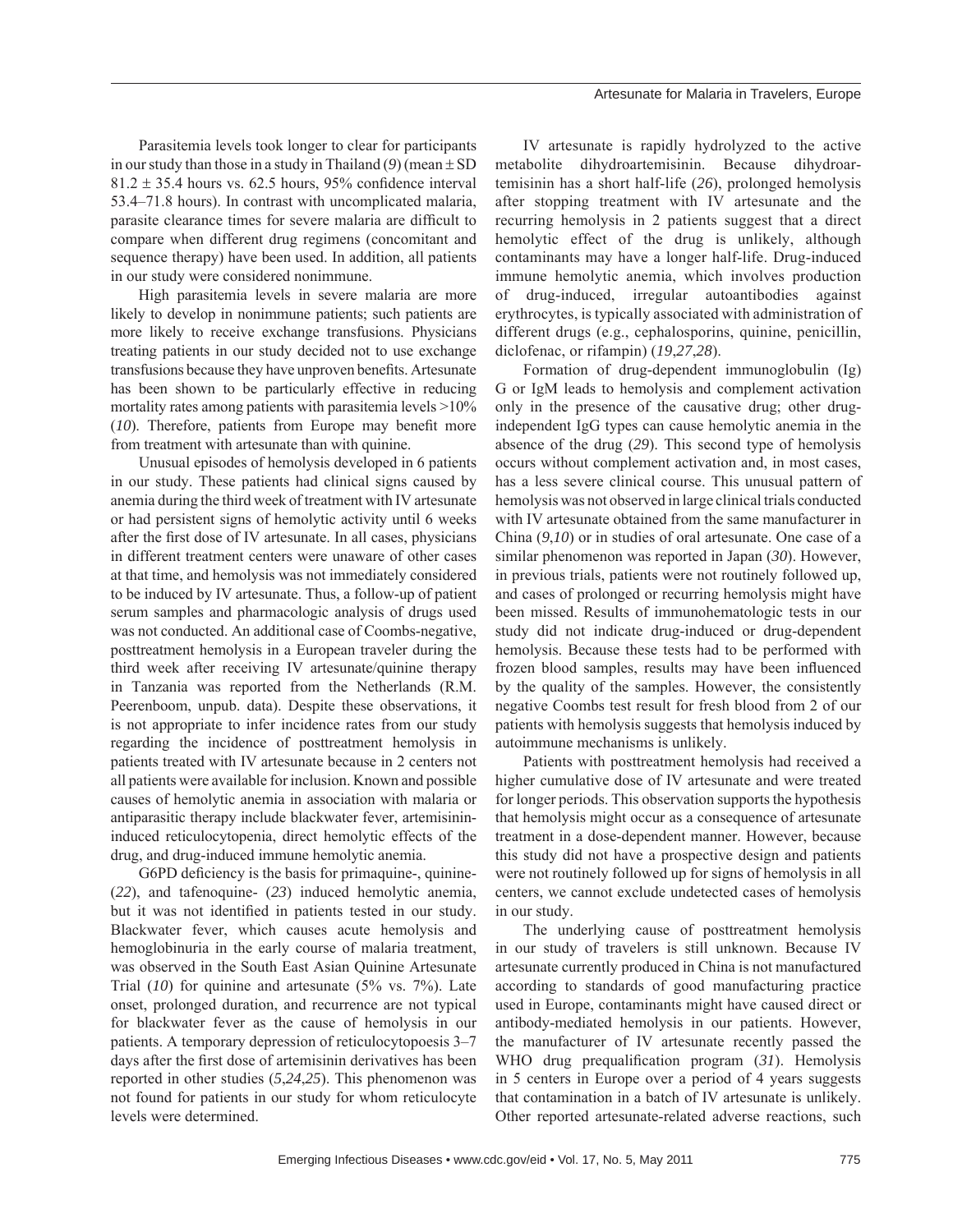# **SYNOPSIS**

as hypersensitivity reactions (*32*) and vestibulocochlear disturbances (*33*,*34*), were not observed in our study.

The role of IV artesunate for treatment of severe malaria in patients treated in Europe remains to be defined. However, it should be considered for patients with hyperparasitemia, patients with medical conditions limiting or prohibiting use of quinine, or patients in whom quininerelated adverse reactions are observed. Efficacy and safety profiles of IV artesunate should be prospectively evaluated, and patients should be monitored for signs of hemolysis after parasitologic cure. Reducing the cumulative dose of IV artesunate by early initiation of oral treatment might help reduce risk for posttreatment hemolysis. Improving availability of IV artesunate produced according to standards of good manufacturing practice used in Europe or the United States would constitute a major step in improving therapy for severe malaria.

Dr Zoller is a physician in the Department of Infectious and Respiratory Medicine at the Charité Medical University in Berlin. His research interests include pathophysiology and treatment of severe malaria and epidemiology of imported infectious diseases.

#### **References**

- 1. World Health Organization. Guidelines for the treatment of malaria. 2nd ed. Geneva: The Organization; 2010.
- 2. TropNetEurop. TropNetEurop sentinel surveillance report September 2007. Falciparum malaria in 2007. Berlin: TropNetEurop; 2007.
- 3. Day N, Dondorp AM. The management of patients with severe malaria. Am J Trop Med Hyg. 2007;77(Suppl):29–35.
- White NJ. Cardiotoxicity of antimalarial drugs. Lancet Infect Dis. 2007;7:549–58. doi:10.1016/S1473-3099(07)70187-1
- 5. Hien TT, Arnold K, Vinh H, Cuong BM, Phu NH, Chau TT, et al. Comparison of artemisinin suppositories with intravenous artesunate and intravenous quinine in the treatment of cerebral malaria. Trans R Soc Trop Med Hyg. 1992;86:582–3. doi:10.1016/0035- 9203(92)90137-2
- 6. Ha V, Nguyen NH, Tran TB, Bui MC, Nguyen HP, Tran TH, et al. Severe and complicated malaria treated with artemisinin, artesunate or artemether in Viet Nam. Trans R Soc Trop Med Hyg. 1997;91:465–7. doi:10.1016/S0035-9203(97)90287-X
- 7. Looareesuwan S, Wilairatana P, Vanijanonta S, Viravan C, Andrial M. Efficacy and tolerability of a sequential, artesunate suppository plus mefloquine, treatment of severe falciparum malaria. Ann Trop Med Parasitol. 1995;89:469–75.
- 8. Krudsood S, Wilairatana P, Vannaphan S, Treeprasertsuk S, Silachamroon U, Phomrattanaprapin W, et al. Clinical experience with intravenous quinine, intramuscular artemether and intravenous artesunate for the treatment of severe malaria in Thailand. Southeast Asian J Trop Med Public Health. 2003;34:54–61.
- 9. Newton PN, Angus BJ, Chierakul W, Dondorp A, Ruangveerayuth R, Silamut K, et al. Randomized comparison of artesunate and quinine in the treatment of severe falciparum malaria. Clin Infect Dis. 2003;37:7–16. doi:10.1086/375059
- 10. Dondorp A, Nosten F, Stepniewska K, Day N, White N. Artesunate versus quinine for treatment of severe falciparum malaria: a randomised trial. Lancet. 2005;366:717–25. doi:10.1016/S0140- 6736(05)67176-0
- 11. Dondorp AM, Fanello CI, Hendriksen IC, Gomes E, Seni A, Chhaganlal KD, et al. Artesunate versus quinine in the treatment of severe falciparum malaria in African children (AQUAMAT): an openlabel, randomised trial. Lancet. 2010;376:1647–57. doi:10.1016/ S0140-6736(10)61924-1
- 12. Centers for Disease Control and Prevention. Artesunate is available to treat severe malaria in the United States, 2010 [cited 2010 Aug 4]. http://www.cdc.gov/malaria/diagnosis\_treatment/artesunate.html
- 13. Jelinek T. Intravenous artesunate recommended for patients with severe malaria: position statement from TropNetEurop. Euro Surveill. 2005;10:E051124.5.
- 14. Mühlberger N, Jelinek T, Behrens RH, Gjorup I, Coulaud JP, Clerinx J, et al. Age as a risk factor for severe manifestations and fatal outcome of falciparum malaria in European patients: observations from TropNetEurop and SIMPID Surveillance Data. Clin Infect Dis. 2003;36:990–5. doi:10.1086/374224
- 15. World Health Organization. Guidelines for the treatment of malaria. Geneva: The Organization; 2006.
- 16. World Health Organization. Management of severe malaria: a practical handbook. Geneva: The Organization; 2000.
- 17. Salama A. Drug-induced immune hemolytic anemia. Expert Opin Drug Saf. 2009;8:73–9. doi:10.1517/14740330802577351
- 18. Salama A, Berghofer H, Mueller-Eckhardt C. Detection of celldrug (hapten)-antibody complexes by the gel test. Transfusion. 1992;32:554–6. doi:10.1046/j.1537-2995.1992.32692367200.x
- 19. Salama A, Kroll H, Wittmann G, Mueller-Eckhardt C. Diclofenac-induced immune haemolytic anaemia: simultaneous occurrence of red blood cell autoantibodies and drug-dependent antibodies. Br J Haematol. 1996;95:640–4. doi:10.1046/j.1365-2141.1996.d01-1947.x
- 20. Ramharter M, Oyakhirome S, Klein Klouwenberg P, Adegnika AA, Agnandji ST, Missinou MA, et al. Artesunate-clindamycin versus quinine-clindamycin in the treatment of *Plasmodium falciparum* malaria: a randomized controlled trial. Clin Infect Dis. 2005;40:1777–84. doi:10.1086/430309
- 21. Mørch K, Strand O, Dunlop O, Berg A, Langeland N, Leiva RA, et al. Severe malaria and artesunate treatment, Norway. Emerg Infect Dis. 2008;14:1816–8. doi:10.3201/eid1411.080636
- 22. Hue NT, Charlieu JP, Chau TT, Day N, Farrar JJ, Hien TT, et al. Glucose-6-phosphate dehydrogenase (G6PD) mutations and haemoglobinuria syndrome in the Vietnamese population. Malar J. 2009;8:152. doi:10.1186/1475-2875-8-152
- 23. Nasveld PE, Edstein MD, Reid M, Brennan L, Harris IE, Kitchener SJ, et al. Randomized, double-blind study of the safety, tolerability, and efficacy of tafenoquine versus mefloquine for malaria prophylaxis in nonimmune subjects. Antimicrob Agents Chemother. 2010;54:792–8. doi:10.1128/AAC.00354-09
- 24. Cao XT, Bethell DB, Pham TP, Ta TT, Tran TN, Nguyen TT, et al. Comparison of artemisinin suppositories, intramuscular artesunate and intravenous quinine for the treatment of severe childhood malaria. Trans R Soc Trop Med Hyg. 1997;91:335–42. doi:10.1016/ S0035-9203(97)90099-7
- 25. Taylor TE, Wills BA, Courval JM, Molyneux ME. Intramuscular artemether vs intravenous quinine: an open, randomized trial in Malawian children with cerebral malaria. Trop Med Int Health. 1998;3:3–8. doi:10.1046/j.1365-3156.1998.00166.x
- 26. Newton PN, Barnes KI, Smith PJ, Evans AC, Chierakul W, Ruangveerayuth R, et al. The pharmacokinetics of intravenous artesunate in adults with severe falciparum malaria. Eur J Clin Pharmacol. 2006;62:1003–9.
- 27. Johnson ST, Fueger JT, Gottschall JL. One center's experience: the serology and drugs associated with drug-induced immune hemolytic anemia: a new paradigm. Transfusion. 2007;47:697–702. doi:10.1111/j.1537-2995.2007.01173.x
- 28. Ahrens N, Genth R, Salama A. Belated diagnosis in three patients with rifampicin-induced immune haemolytic anaemia. Br J Haematol. 2002;117:441–3. doi:10.1046/j.1365-2141.2002.03416.x